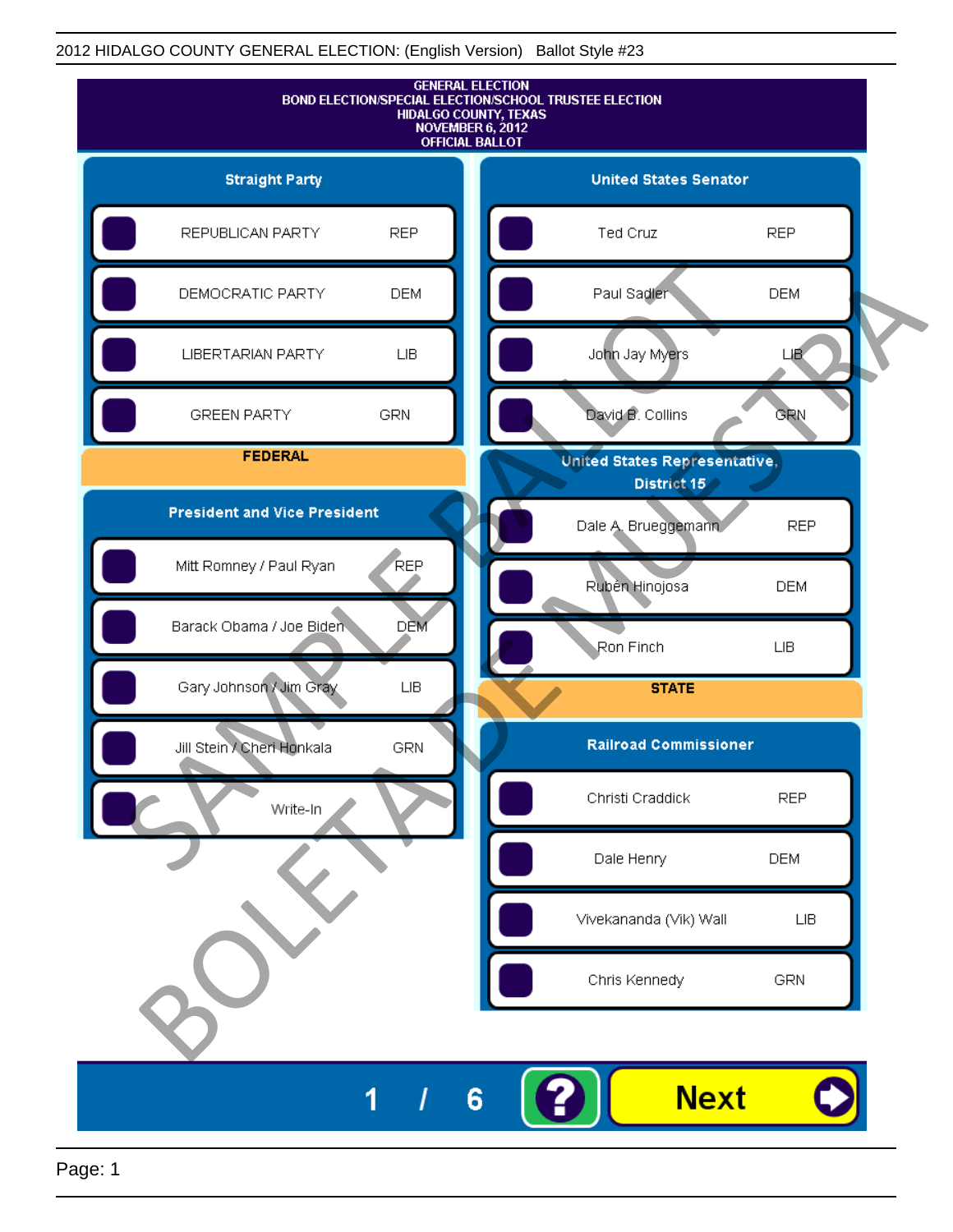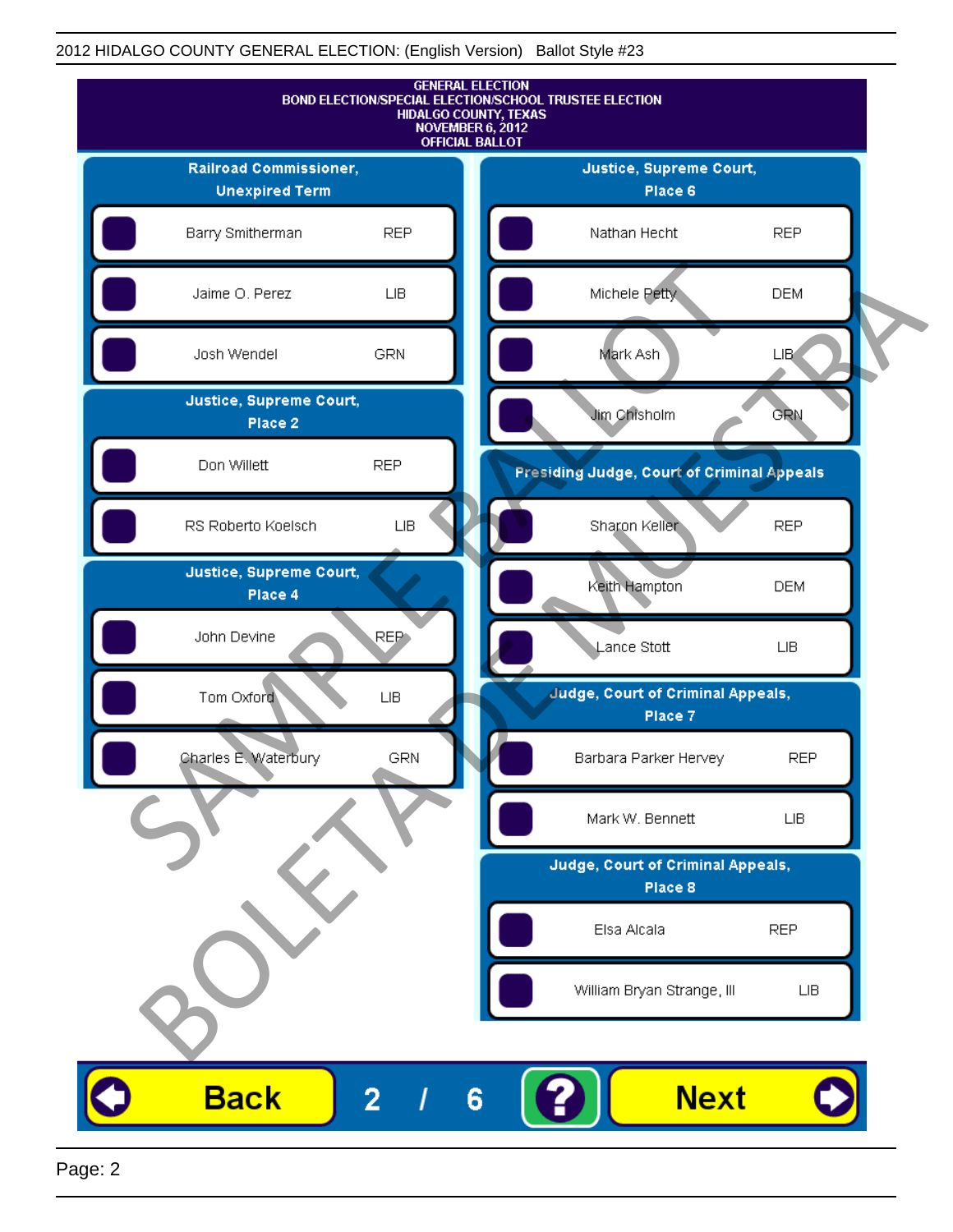

Page: 3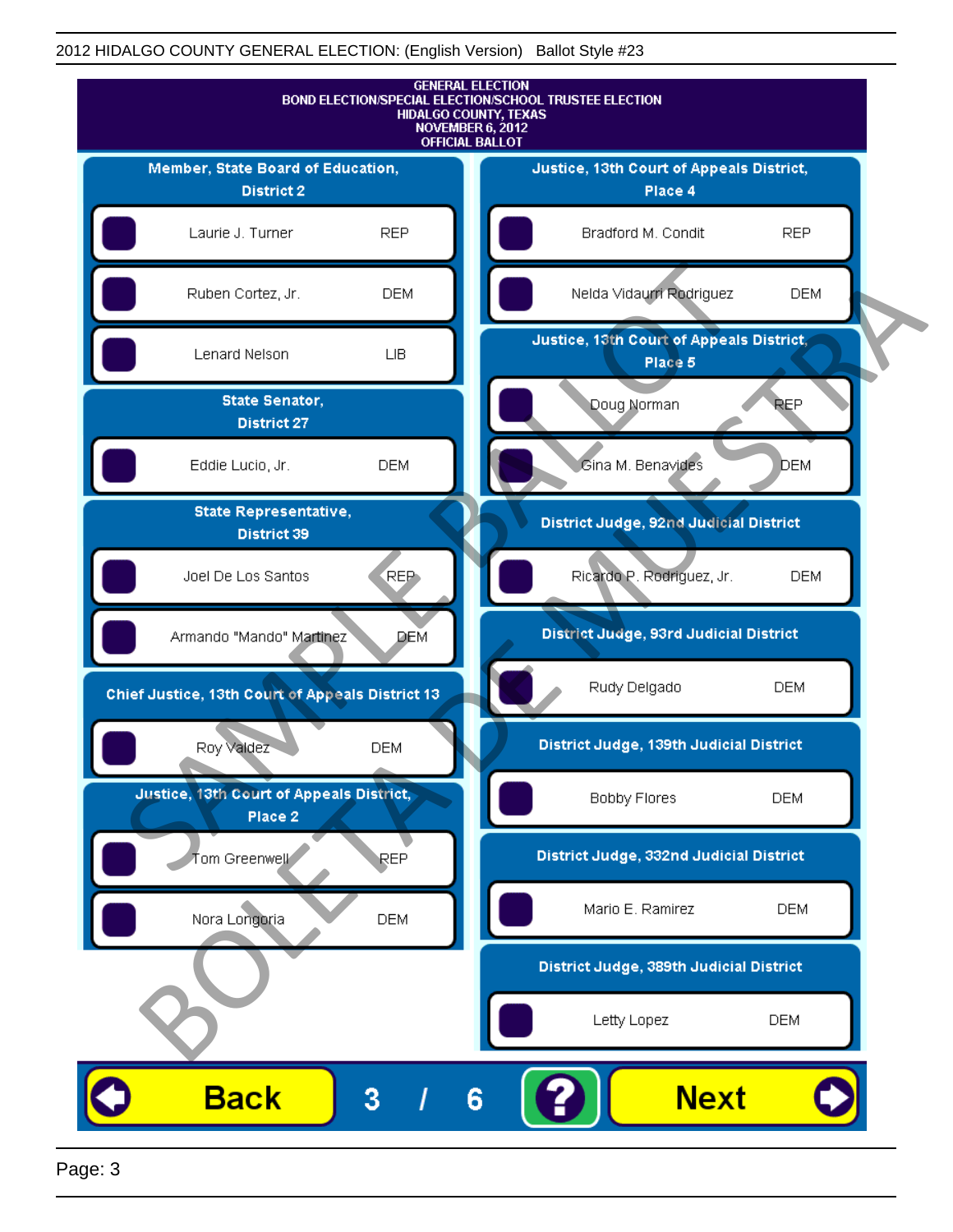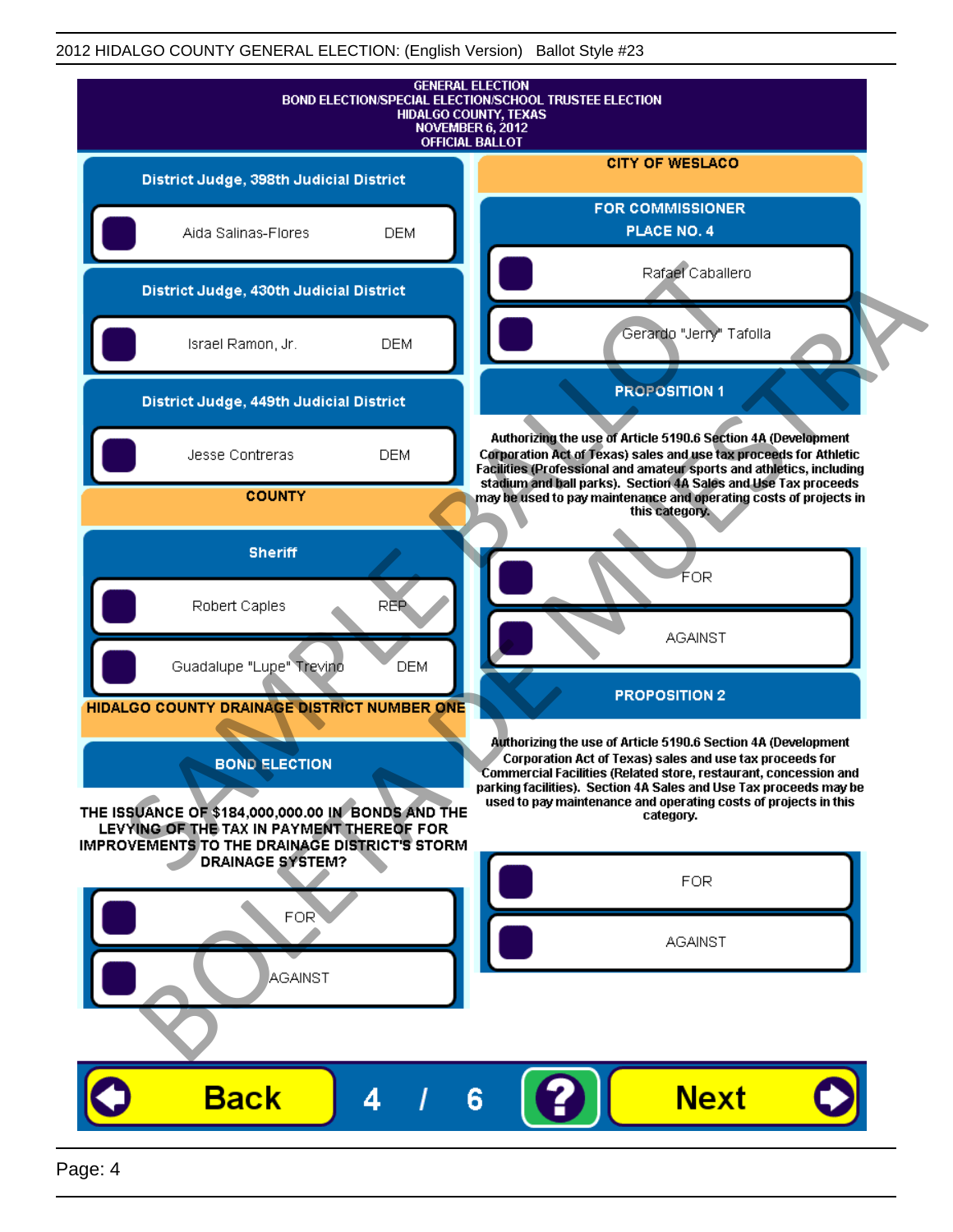# **GENERAL ELECTION** BOND ELECTION/SPECIAL ELECTION/SCHOOL TRUSTEE ELECTION<br>HIDALGO COUNTY, TEXAS<br>NOVEMBER 6, 2012 **OFFICIAL BALLOT**

**PROPOSITION 3** 

#### **PROPOSITION 5**

Authorizing the use of Article 5190.6 Section 4A (Development Corporation Act of Texas) sales and use tax proceeds for Certain

Authorizing the use of Article 5190.6 Section 4A (Development Corporation Act of Texas) sales and use tax proceeds for Other

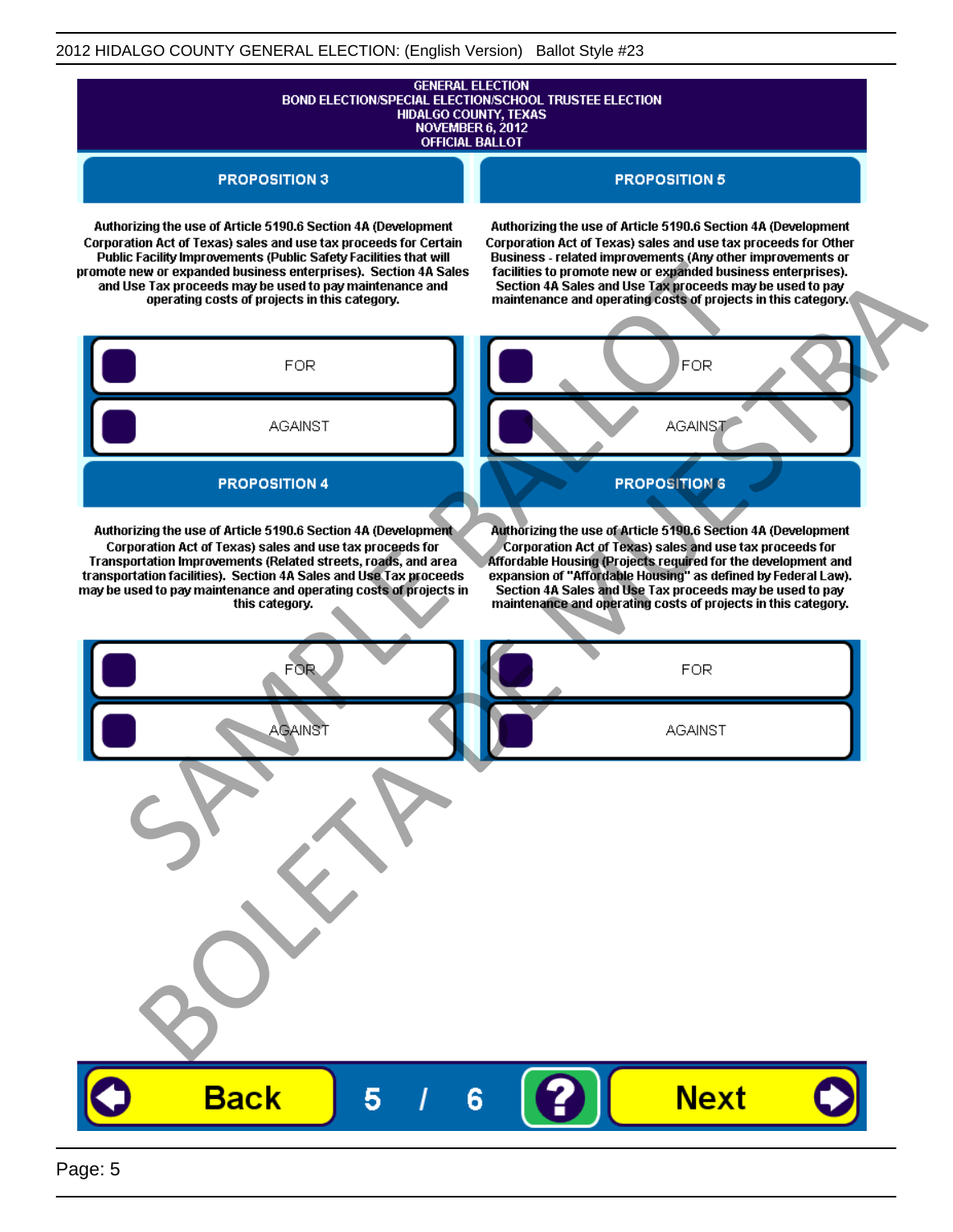![](_page_5_Figure_1.jpeg)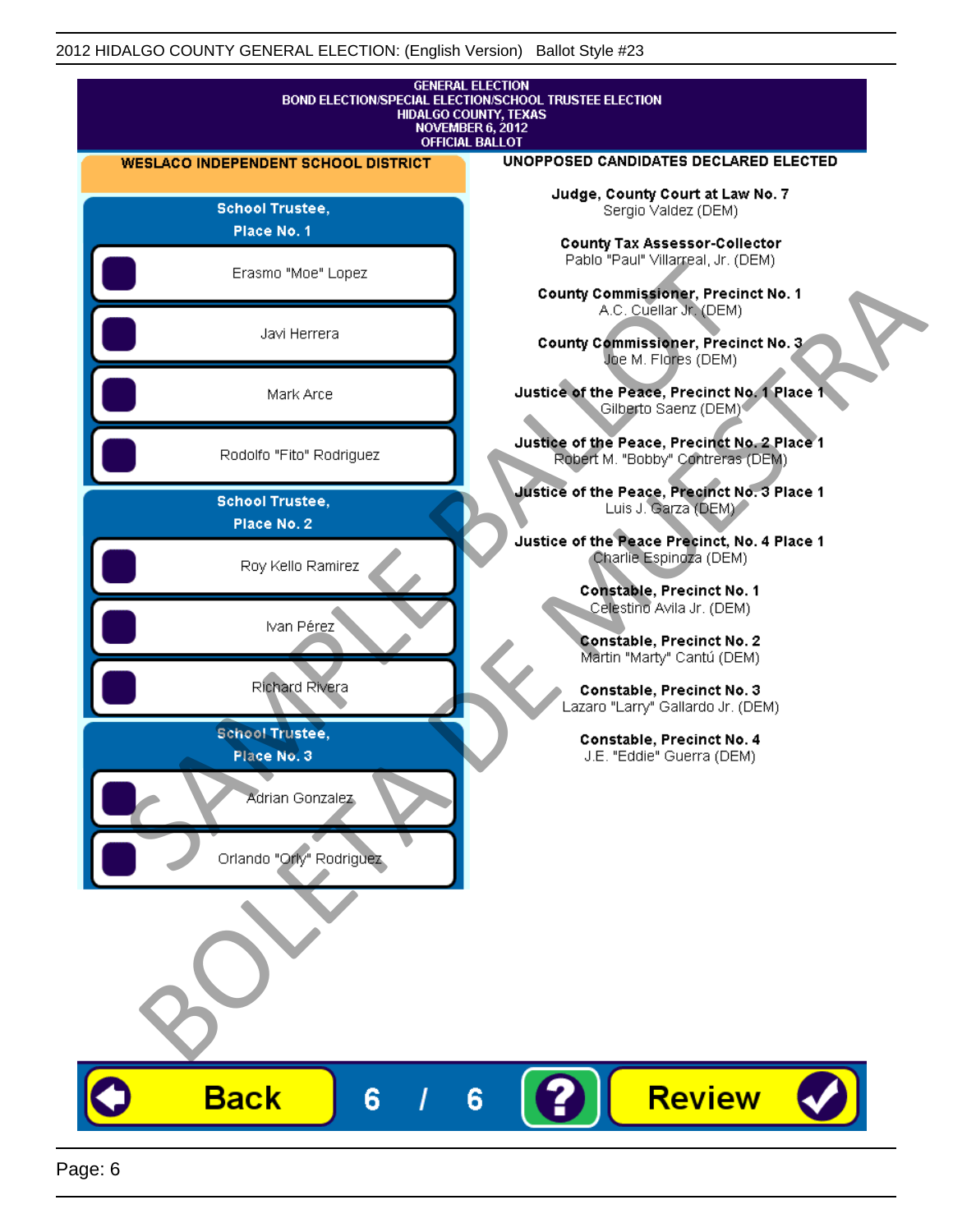Press the candidate name or contest title to return to a contest.

Vote button will light up when

![](_page_6_Figure_4.jpeg)

Page: 7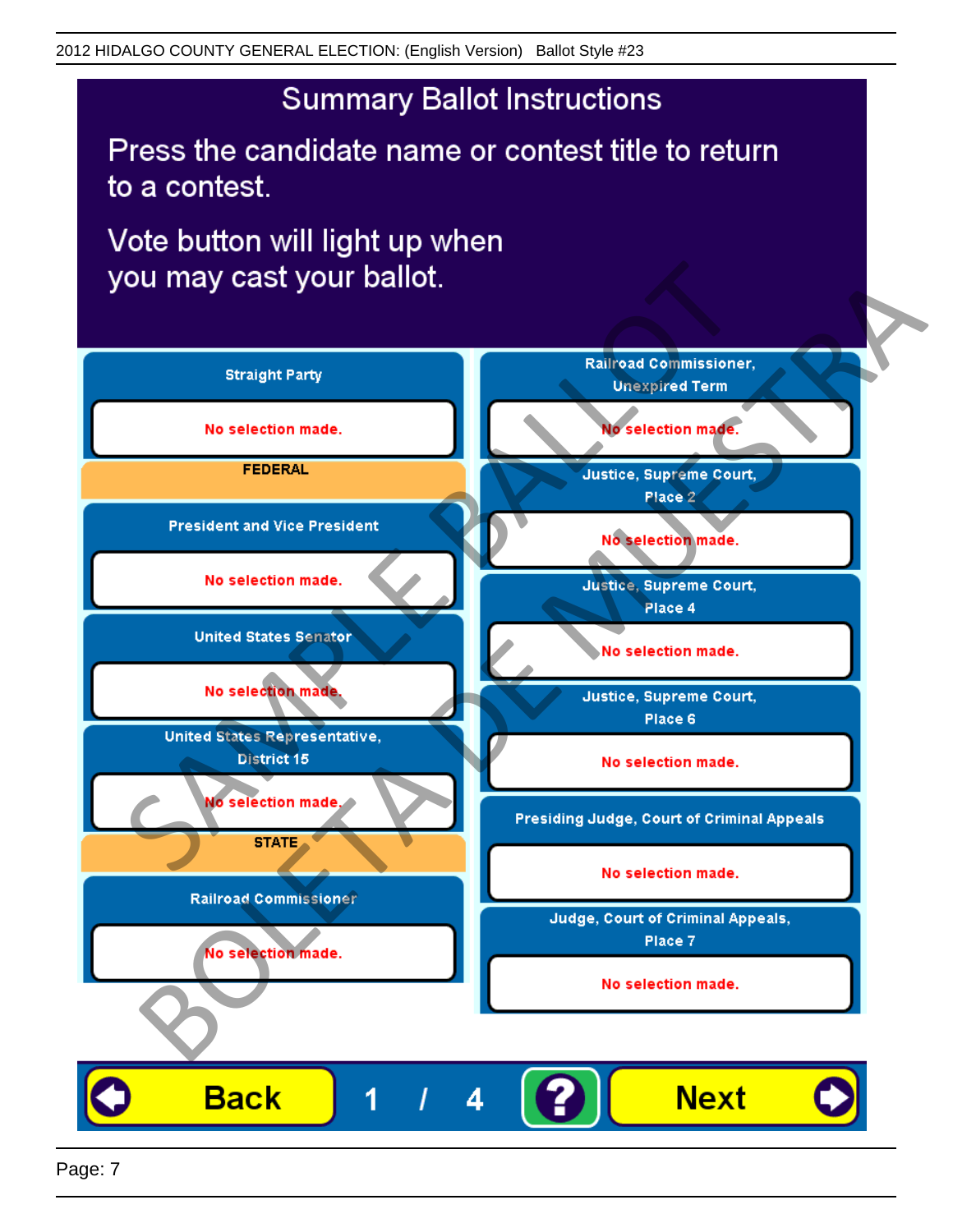Press the candidate name or contest title to return to a contest.

Vote button will light up when

![](_page_7_Figure_4.jpeg)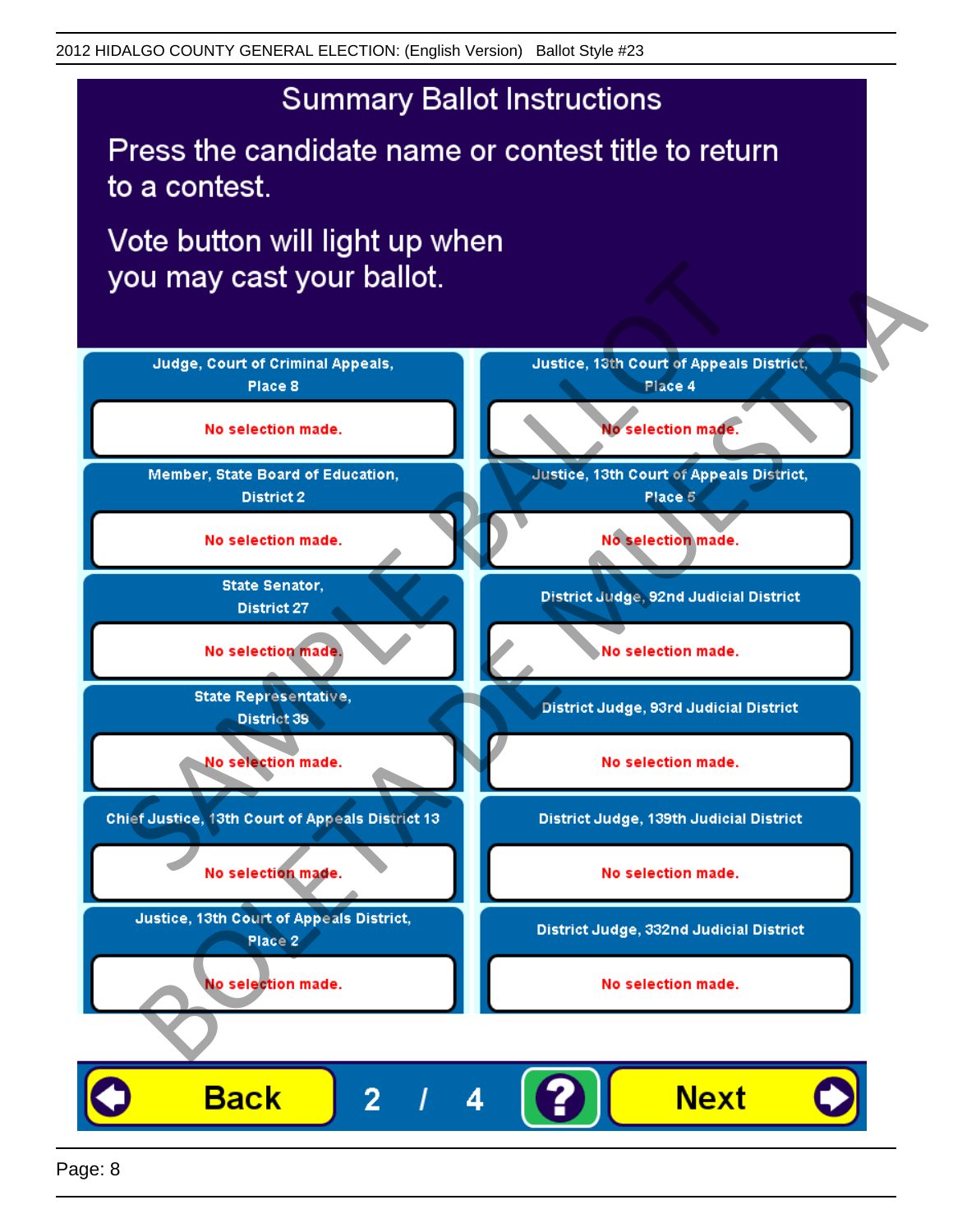Press the candidate name or contest title to return to a contest.

![](_page_8_Figure_4.jpeg)